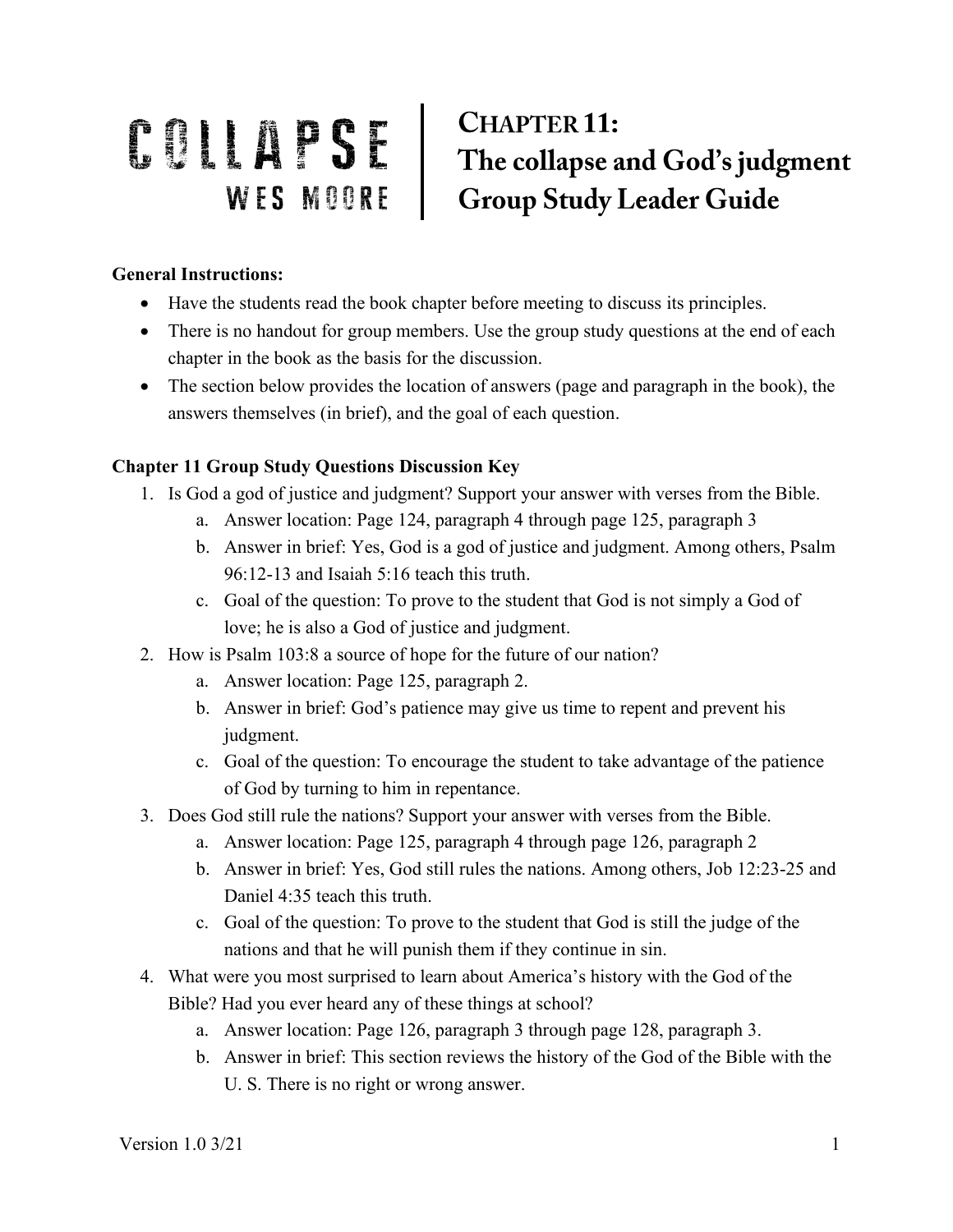- c. Goal of the question: To introduce the student to the rich history America has with the God of the Bible.
- 5. What are some of the sins of America that God may be judging through the collapse?
	- a. Answer location: Page 128, paragraph 4 through the end of page 129.
	- b. Answer in brief: The bold rejection of the existence of God; the ridicule and mocking of God's nature and Word; the rejection of God's design for sex and marriage; abortion, murder, and brutal violence; idolatry; and increasing lawlessness.
	- c. Goal of the question: To highlight for the student some of the more obvious sins of modern America.
- 6. How might God have been trying to get our attention as a nation over the last 20 years? What judgments has he brought on us that we have not recognized as such?
	- a. Answer location: Page 130, paragraph 2 through page 131, paragraph 1.
	- b. Answer in brief: The judgments of 9/11, the Great Recession, natural disasters, and the pandemic.
	- c. Goal of the question: To make the student aware of the judgments God has already placed upon America.
- 7. Why is God angry with his own people in the U.S.?
	- a. Answer location: Page 132, paragraph 2 through page 135, paragraph 2.
	- b. Answer in brief: Lack of faithfulness; failure to evangelize, care for the poor and oppressed, and stand for truth; and publicly siding with and empowering the godless.
	- c. Goal of the question: To make the student aware of the judgments God has already placed upon the Christian church.
- 8. Do you think this statement from the chapter is true or false? Why? "It could be said that the fall of the nation is a direct result of the fall of the churches. The great influence they had in the first 150 years of American history has been completely lost. The tremendous spiritual starting place granted this nation, one that has never been seen outside of Israel itself, has been criminally mismanaged and destroyed."
	- a. Answer location: Page 132, paragraph 3.
	- b. Answer in brief: There is no right or wrong answer here.
	- c. Goal of the question: To get the student to think about the relationship between the beliefs and conduct of the church and the beliefs and conduct of the society in which the church resides.
- 9. How have American Christians been publicly taking the side of the wicked? Have you noticed this? Share an example if you have.
	- a. Answer location: Page 134, paragraph 1.